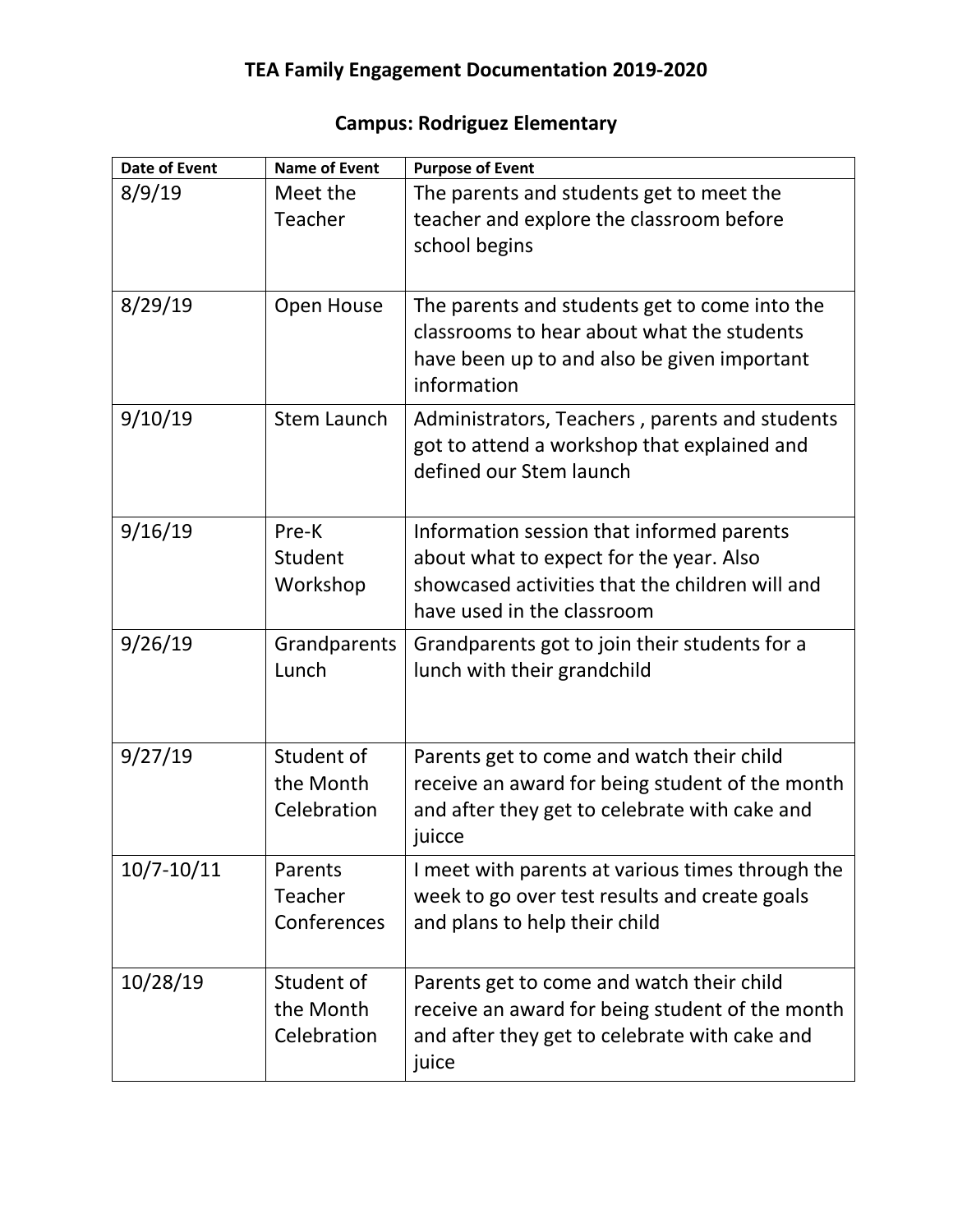| 10/30/19   | Trunk or<br><b>Treat</b>    | Parents and students get to trick or treat around<br>the parking lot of the school. Teachers get to<br>pass out candy from their decorated trunks of<br>their cars. |
|------------|-----------------------------|---------------------------------------------------------------------------------------------------------------------------------------------------------------------|
| 11/21/19   | Thanksgiving<br>Gathering   | Will showcase stem activities and give<br>information about our Stem school Rollout                                                                                 |
| November   | Student of                  | Parents get to come and watch their child                                                                                                                           |
| (Date TBA) | the Month<br>Celebration    | receive an award for being student of the month<br>and after they get to celebrate with cake and<br>juice                                                           |
| 12/17/19   | <b>Stem Family</b><br>Night | Will showcase stem activities and give<br>information about our Stem school Rollout                                                                                 |
| December   | Student of                  | Parents get to come and watch their child                                                                                                                           |
| (Date TBA) | the Month<br>Celebration    | receive an award for being student of the month<br>and after they get to celebrate with cake and<br>juice                                                           |
| December   | Pre-k PTA                   | Students will get to perform one of the many                                                                                                                        |
| (date TBA) | Christmas<br>Show           | Christmas songs for parents                                                                                                                                         |
| January    | Student of                  | Parents get to come and watch their child                                                                                                                           |
| (Date TBA) | the Month<br>Celebration    | receive an award for being student of the month<br>and after they get to celebrate with cake and<br>juice                                                           |
| 2/8/19     | Stemtastic                  | Will showcase stem activities and give                                                                                                                              |
|            | Saturday                    | information about our Stem school Rollout                                                                                                                           |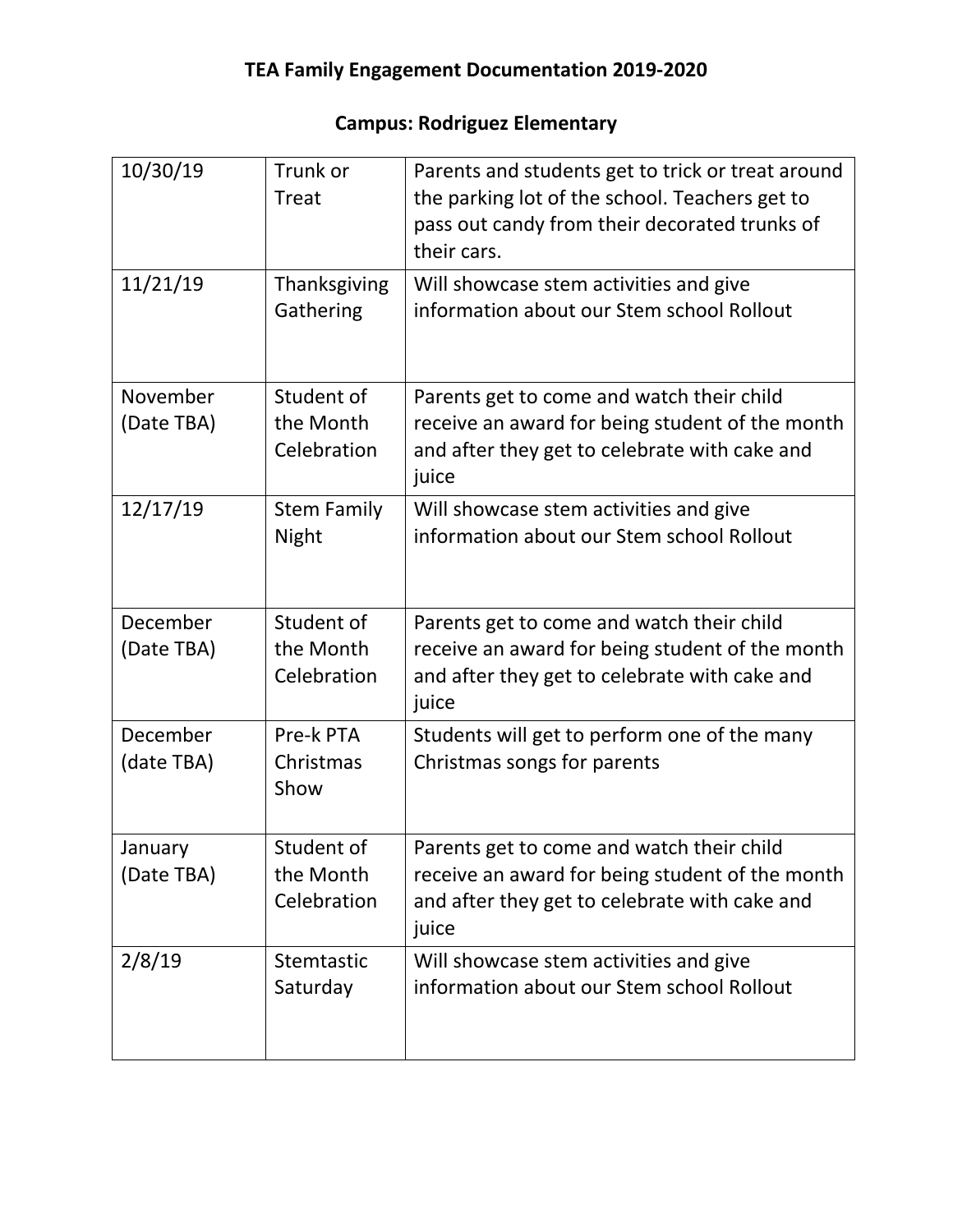| $2/10-2/14$            | <b>Valentines</b><br>Lunch               | Each day of the week parents of a certain grade<br>level get to come and enjoy lunch with their<br>child                                               |
|------------------------|------------------------------------------|--------------------------------------------------------------------------------------------------------------------------------------------------------|
| 2/14/19                | Donuts for<br>Dad                        | Pre-k Dads get to celebrate Father's Day early<br>with their child in a fun event                                                                      |
| February<br>(Date TBA) | Student of<br>the Month<br>Celebration   | Parents get to come and watch their child<br>receive an award for being student of the month<br>and after they get to celebrate with cake and<br>juice |
| March<br>(Date TBA)    | Student of<br>the Month<br>Celebration   | Parents get to come and watch their child<br>receive an award for being student of the month<br>and after they get to celebrate with cake and<br>juice |
| March<br>(Dates TBA)   | Parents<br>Teacher<br>Conferences        | I meet with parents at various times through the<br>week to go over test results and create goals<br>and plans to help their child                     |
| April<br>(Date TBA)    | Student of<br>the Month<br>Celebration   | Parents get to come and watch their child<br>receive an award for being student of the month<br>and after they get to celebrate with cake and<br>juice |
| May<br>(Dates TBA)     | Parents<br><b>Teacher</b><br>Conferences | I meet with parents at various times through the<br>week to go over test results and create goals<br>and plans to help their child                     |
| 5/8/19                 | Muffins for<br>Mom                       | Pre-k mothers get to celebrate Mother's Day<br>early with their child in a fun event                                                                   |